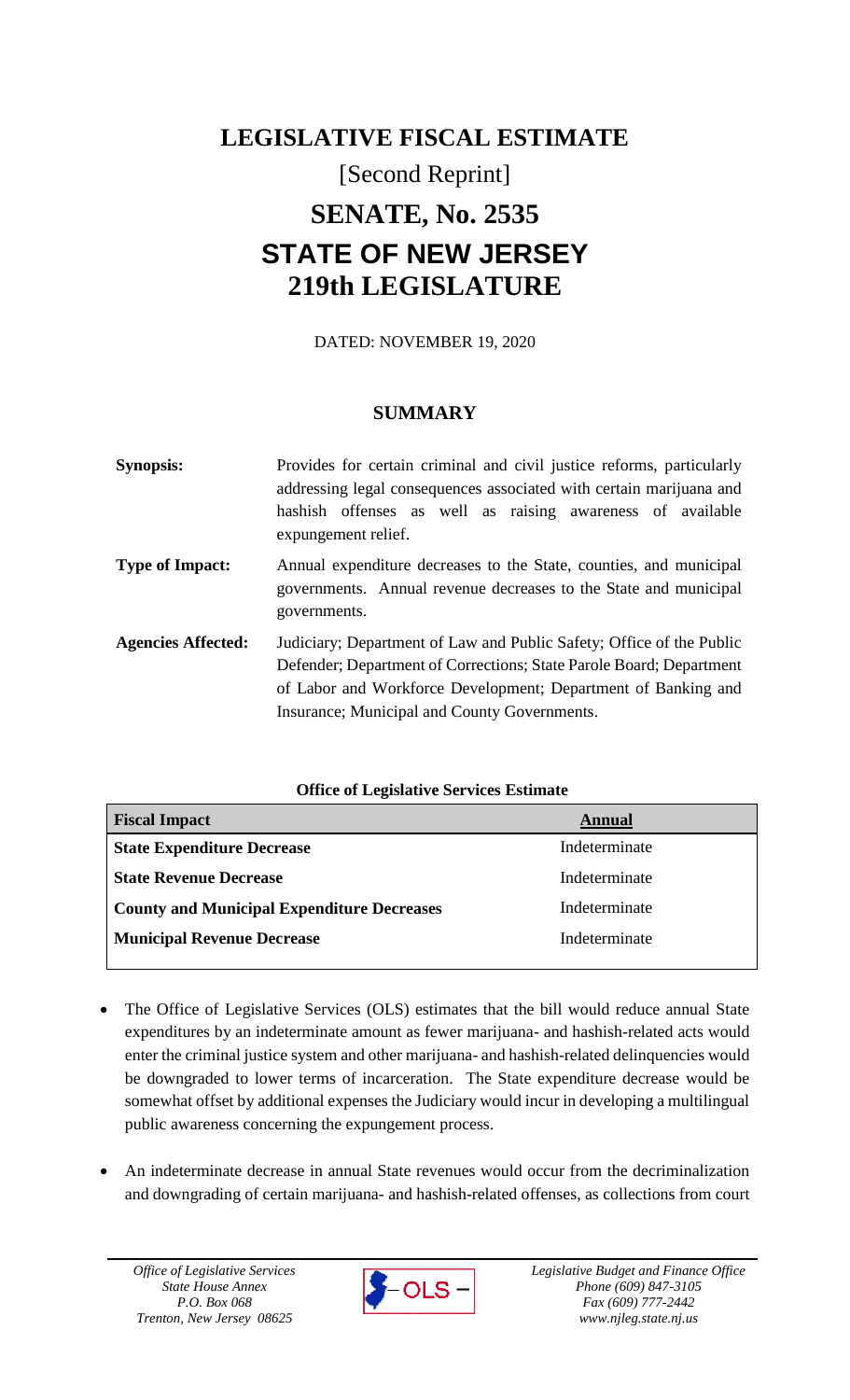filing fees and penalties would decline by indeterminate amounts. The annual revenue loss would be somewhat offset by the collection of certain new civil penalties.

- Annual county expenditures would decrease by an indeterminate amount on account of the bill reducing the number of cases county prosecutor's offices would have to prosecute and the number of defendants who would be convicted to county jail terms.
- Annual municipal expenditures would decrease attributable to a reduction in the number of marijuana- and hashish-related disorderly persons offenses that would be tried in municipal courts. Annual municipal revenue in the form of court filing fees would also be reduced as fewer cases would enter municipal court.

## **BILL DESCRIPTION**

This bill would eliminate or reduce the legal consequences associated with certain marijuana, hashish and controlled dangerous substances offenses. Among other provisions, the bill would decriminalize the possession of up to 6 ounces (170 grams) of marijuana and hashish, when under current law the act is punishable as either a crime of the fourth degree (up to 18 months of imprisonment and up to \$25,000 fine) or a disorderly persons offense (up to six months imprisonment and up to \$1,000 fine), depending on the amount. In addition, the bill would regrade the distribution of lesser amounts of marijuana and hashish. The distribution of one ounce or less of marijuana, or five grams or less of hashish would become, for a first offense, an act subject to a written warning. A second or subsequent offense would remain a crime of the fourth degree. In addition, the bill would permit anyone to petition a court for a reduction or change in a sentence that person is currently serving due to a past conviction of any delinquency for marijuana or hashish offenses for which this bill eliminates or reduces the legal consequences.

Furthermore, the bill requires the automatic expungement of any arrest or court record related to a delinquency that is the subject of this bill if the delinquency occurred prior to the bill's effective date but is still awaiting final disposition.

The Administrative Office of the Courts would also be required to maintain and provide to any person upon request information about the expungement process and pertinent legal services programs statewide and in each county. In addition, the office would be required to develop a multilingual public awareness campaign to promote awareness of the expungement process existing under current law as well as job training programs available to certain marijuana offenses-related expungees.

Additionally, the bill prohibits employers and mortgage lenders from discriminating against applicants based on an arrest, charge, conviction, or adjudication of delinquency for certain marijuana and hashish offenses. Employers who violate these provisions would be subject to a civil penalty of \$1,000 for the first offense, \$5,000 for the second offense, and \$10,000 for subsequent offenses to be collected by the Department of Labor and Workforce Development. Also, mortgage lenders who continue to violate the bill's provisions after being ordered by the Department of Banking and Insurance to cease the discriminatory practices would be liable for a penalty of \$10,000 for each offense.